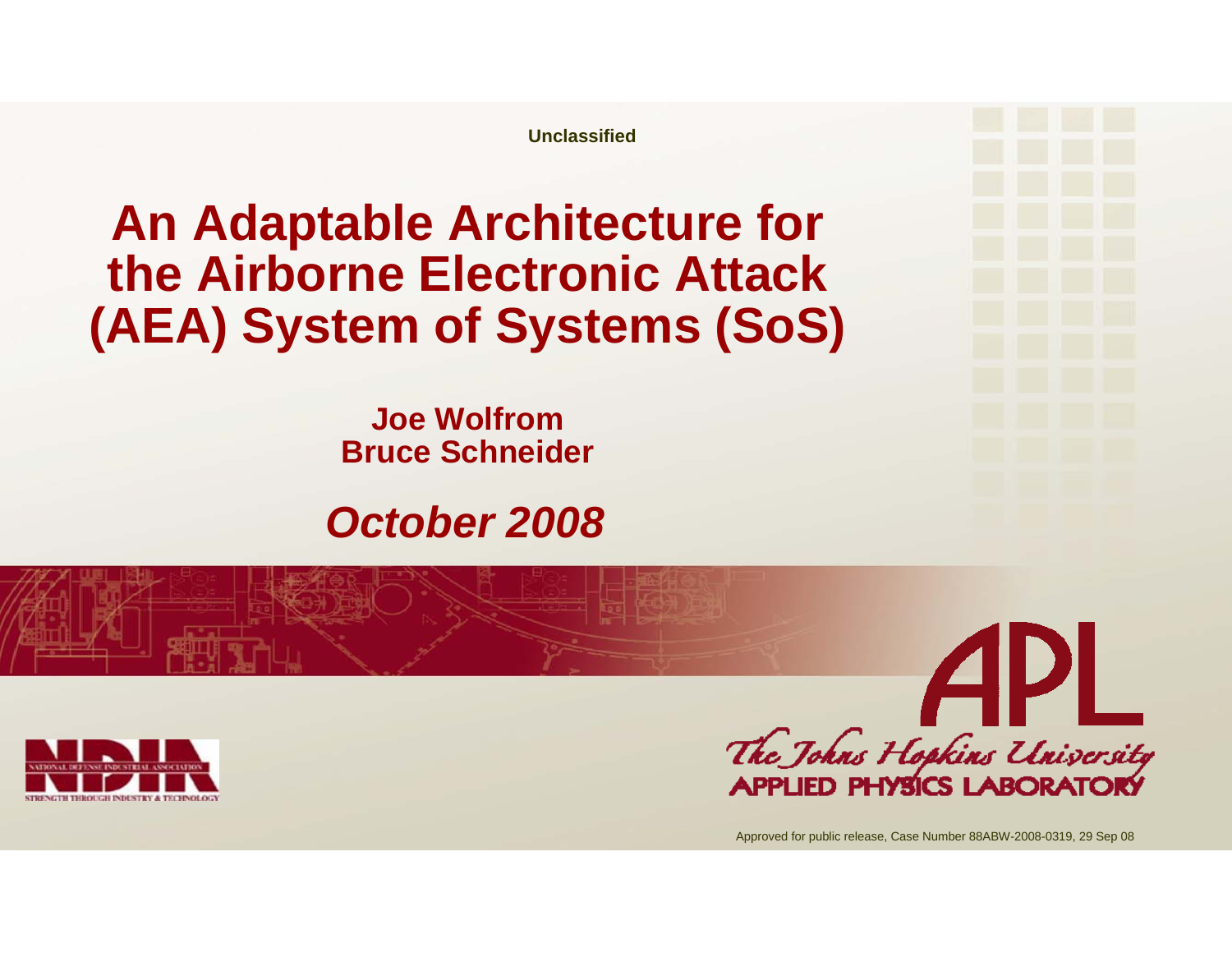

- **This briefing was developed during funded research for the U. S. Air Force Aeronautical Systems Center for the AEA Capability Planning Manager (ASC/XRS)**
- **This briefing is unclassified in its entirety**



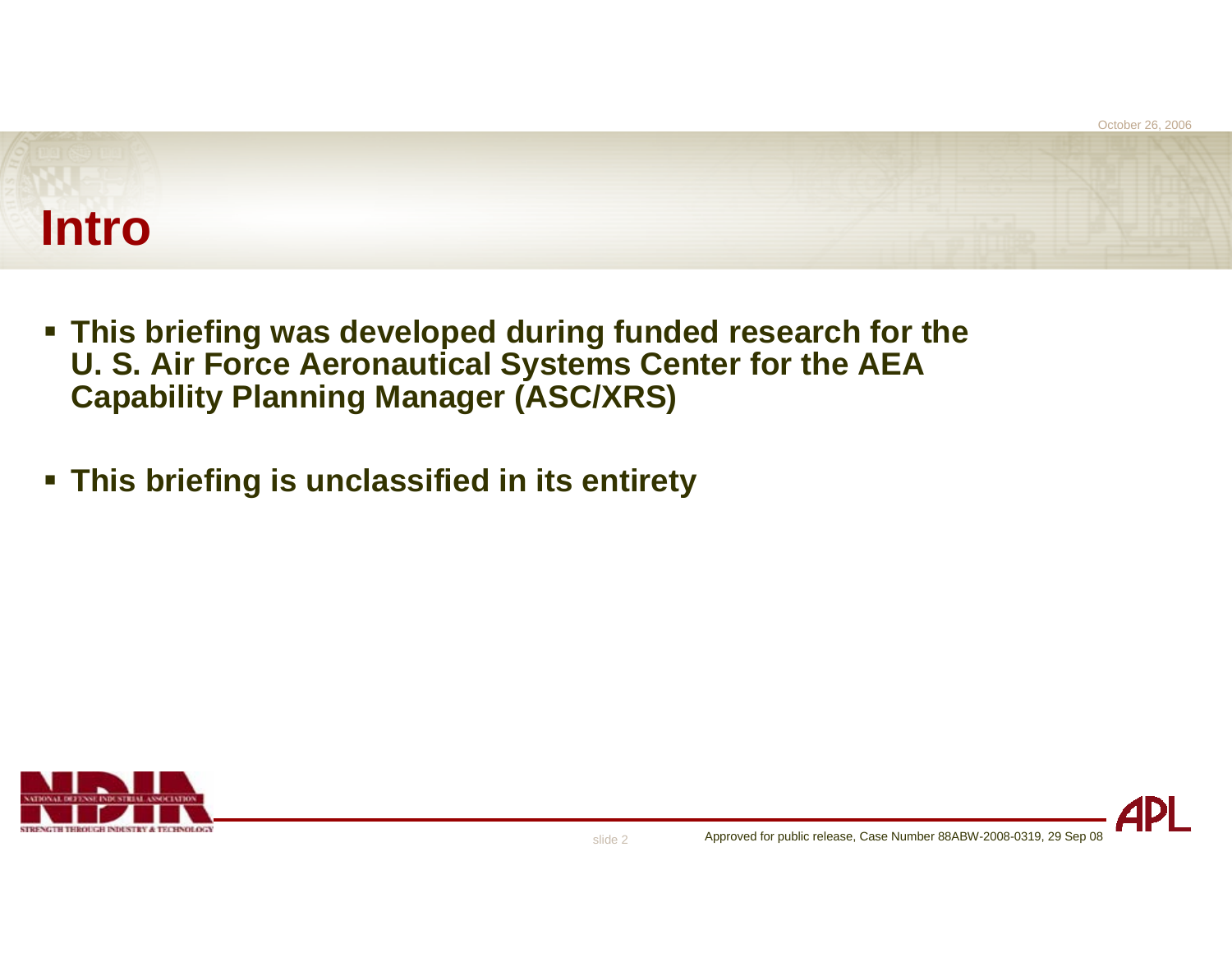October 26, 2006

#### **Purpose Statement**

 **Discuss the methodology to build an** *adaptable System of Systems* **architecture that can be used to compare performance of alternative solutions.**

#### $\overline{\phantom{a}}$ **Definitions**

- $\mathcal{L}_{\mathcal{A}}$ **Adaptable – capable of becoming suitable to a particular situation or use**
- $\mathcal{L}_{\mathcal{A}}$  **System of Systems – a set or arrangement of systems that results when independent and useful systems are integrated into a larger system that delivers unique capabilities**



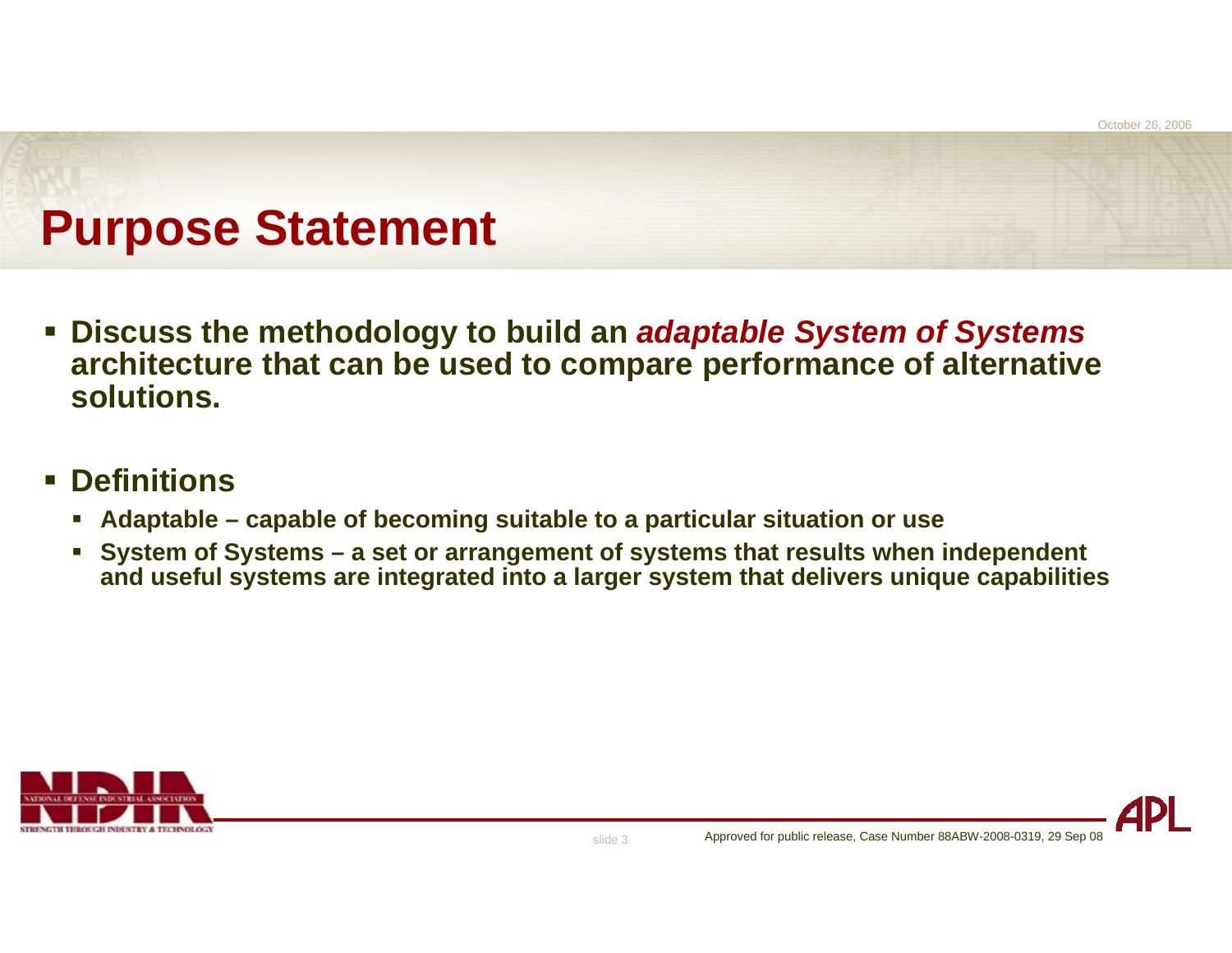#### **Outline**

- **AEA SoS Description**
- **Focus of Effort**
- **Methodology**
- **Architecture Challenges**
- **Solutions**
- **System Analyses**



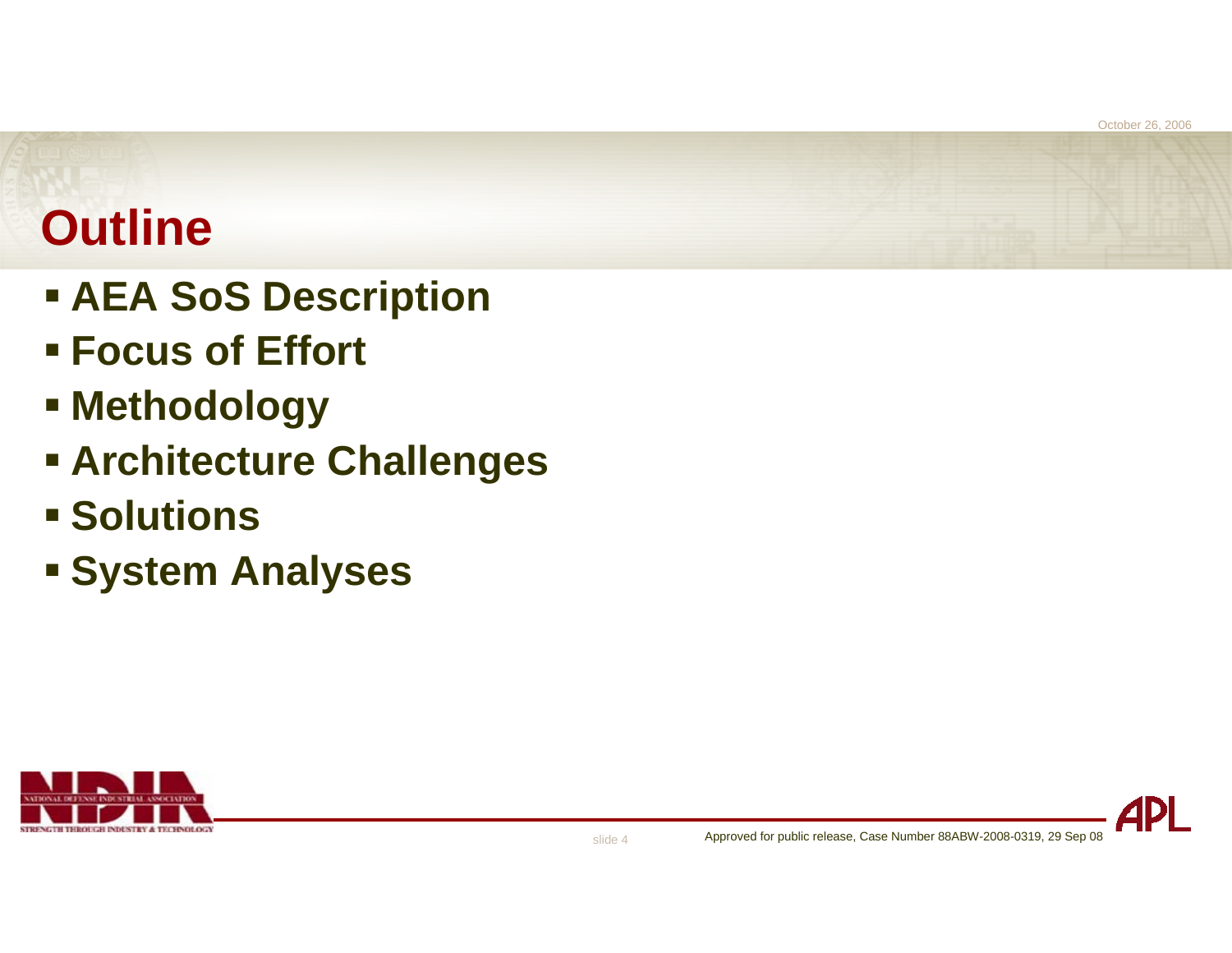## **Airborne Electronic Attack System of Systems (AEA SoS) Description**

- $\mathcal{L}_{\mathcal{A}}$  **Limited number of AEA assets support multiple air and ground elements against multiple threats**
- a. **Requires informed AEA decisions across the theater in real-time**
- a. **Requires coordination between a variety of assets (SoS) to improve:**
	- **AEA tasking awareness**
	- $\mathcal{L}_{\mathcal{A}}$ **Flexibility and confidence to make changes**
	- $\mathcal{L}_{\rm{max}}$ **Overall AEA Efficiency**
- **Goal – to improve AEA support through interoperability & coordination**
	- $\mathcal{L}_{\mathcal{A}}$ **Information sharing**
	- **Management of assets**



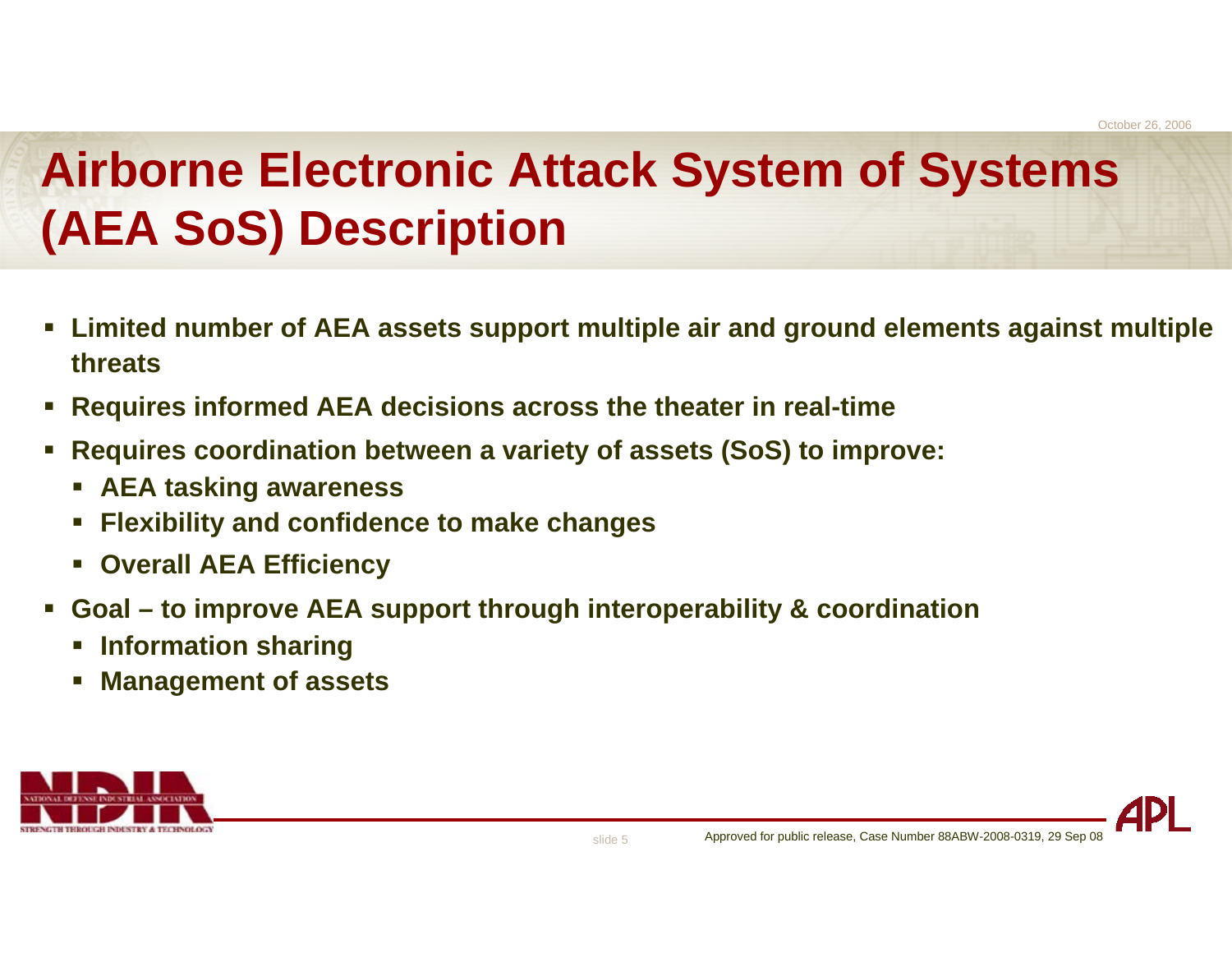#### **Focus of Effort**

- **Develop a means to verify that the SoS provides significant improvements to combat effectiveness**
- **Develop a means to quantify those improvements**
- **Determine which 'attributes' make a statistically significant difference**



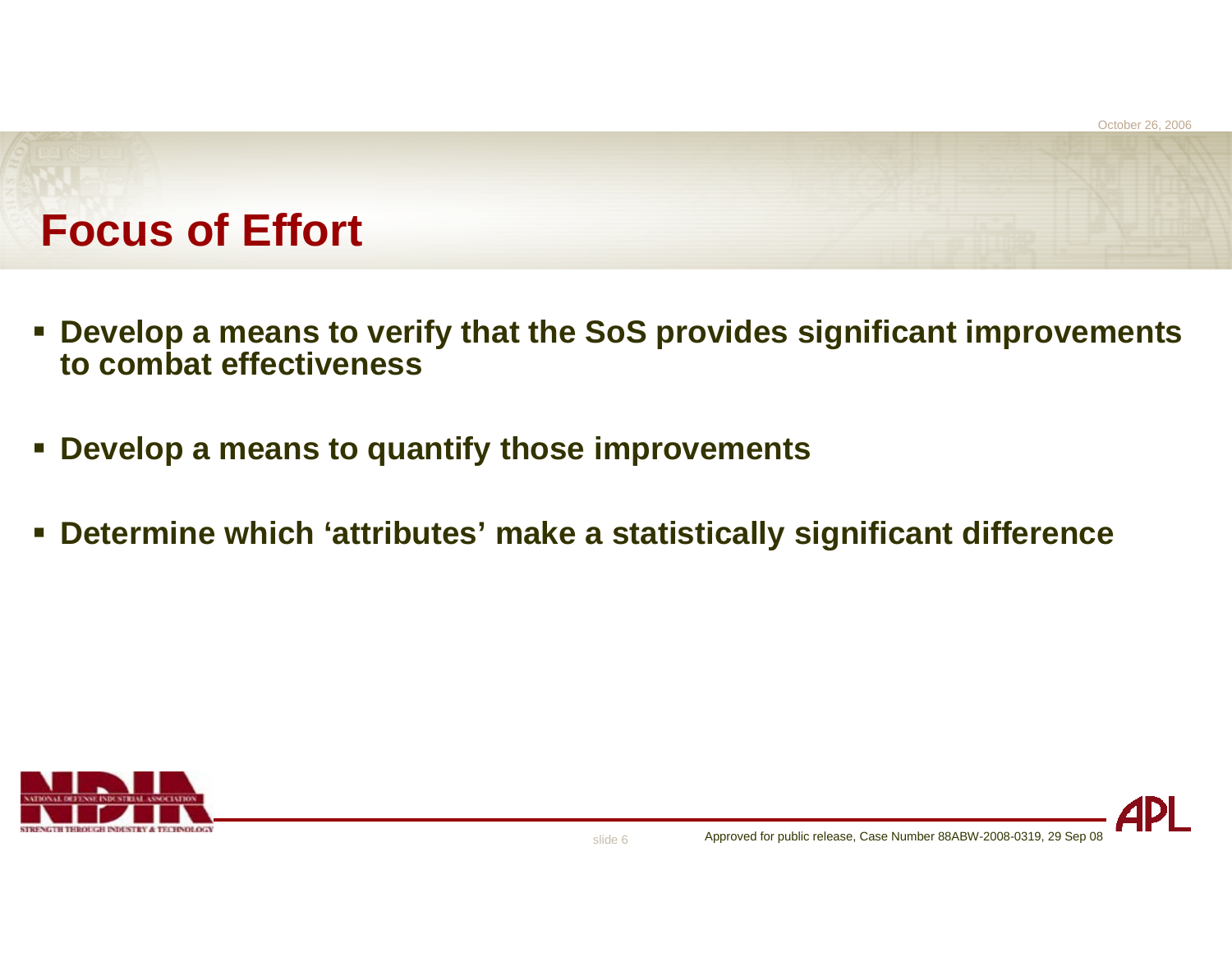## **Methodology**

- $\overline{\phantom{a}}$ **Build an adaptable architecture to model the AEA SoS**
- **Using the architecture as a baseline, perform Systems Analyses to determine and measure the improvements to combat effectiveness**
	- **Screening model – to identify the key 'attributes'**
	- **High Fidelity model – to determine effectiveness**



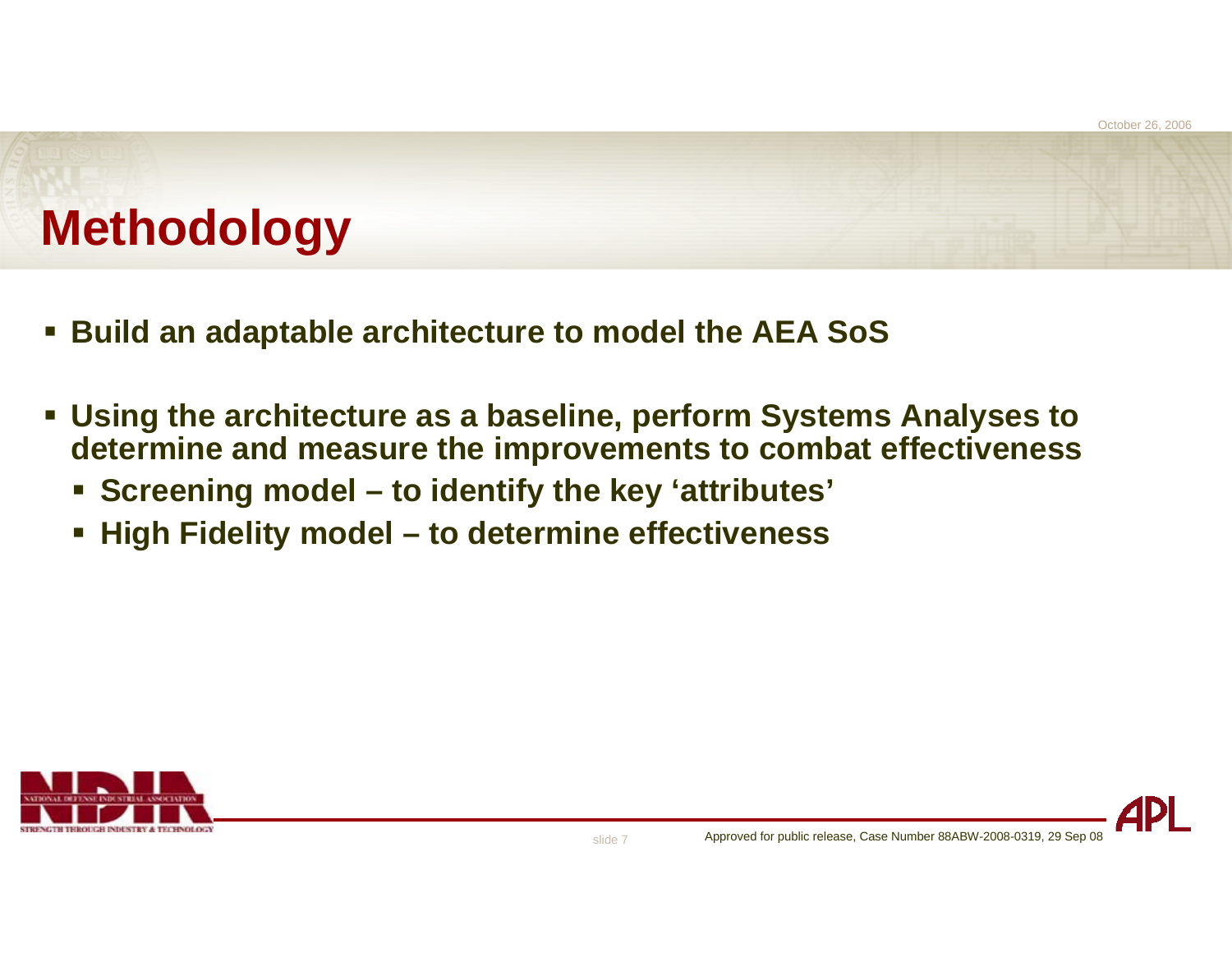#### **Architecture Challenges**

- $\blacksquare$  **Need an** *adaptable* **architecture that represents various:**
	- **Configurations**
	- **Situations**
	- **Attributes**





October 26, 2006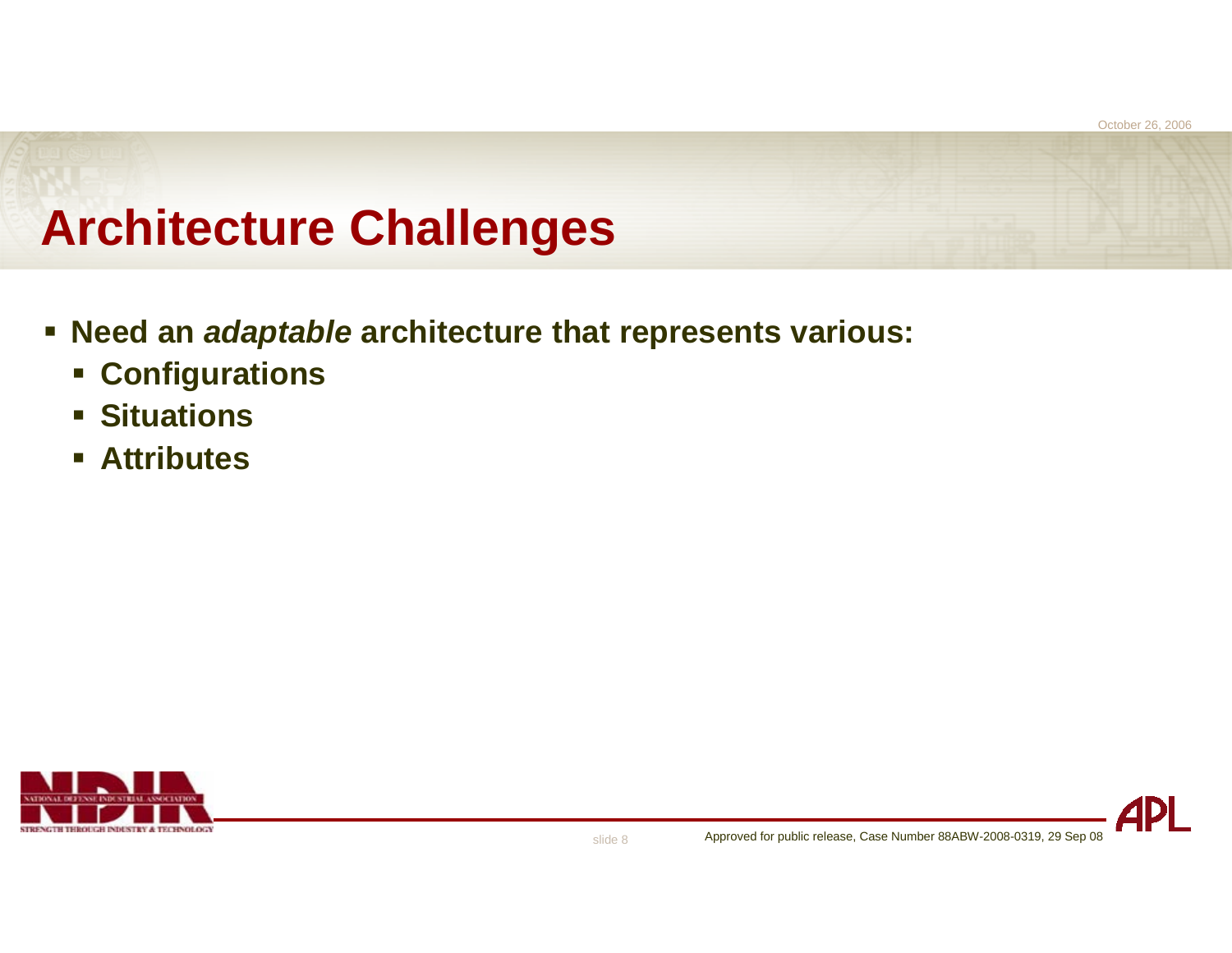## **Architecture Challenge – Various Configurations**

- **AEA SoS Architecture must be adaptable to many different configurations**
- **AEA SoS consists of many different players/roles**
	- **AEA Platforms** *(Jammers)*
	- $\mathcal{L}_{\mathcal{A}}$ **Intelligence, Surveillance, and Reconnaissance (ISR) Platforms**
	- $\mathcal{L}_{\mathcal{A}}$ **Protected Element** *(Bombers, Ground troops, etc)*
	- $\mathcal{L}_{\mathcal{A}}$ **Command Element** *(Air Operations Center, Air Control aircraft, etc)*
	- $\mathcal{L}_{\mathcal{A}}$ **AEA Battle Management** *(Operational-level, Tactical-level)*
- m. **Each role can be thought of as its own** *Family of Systems*
- $\mathcal{C}^{\mathcal{A}}$  **Definition**
	- Е **Family of Systems – a set of systems that provide similar capabilities through different approaches**



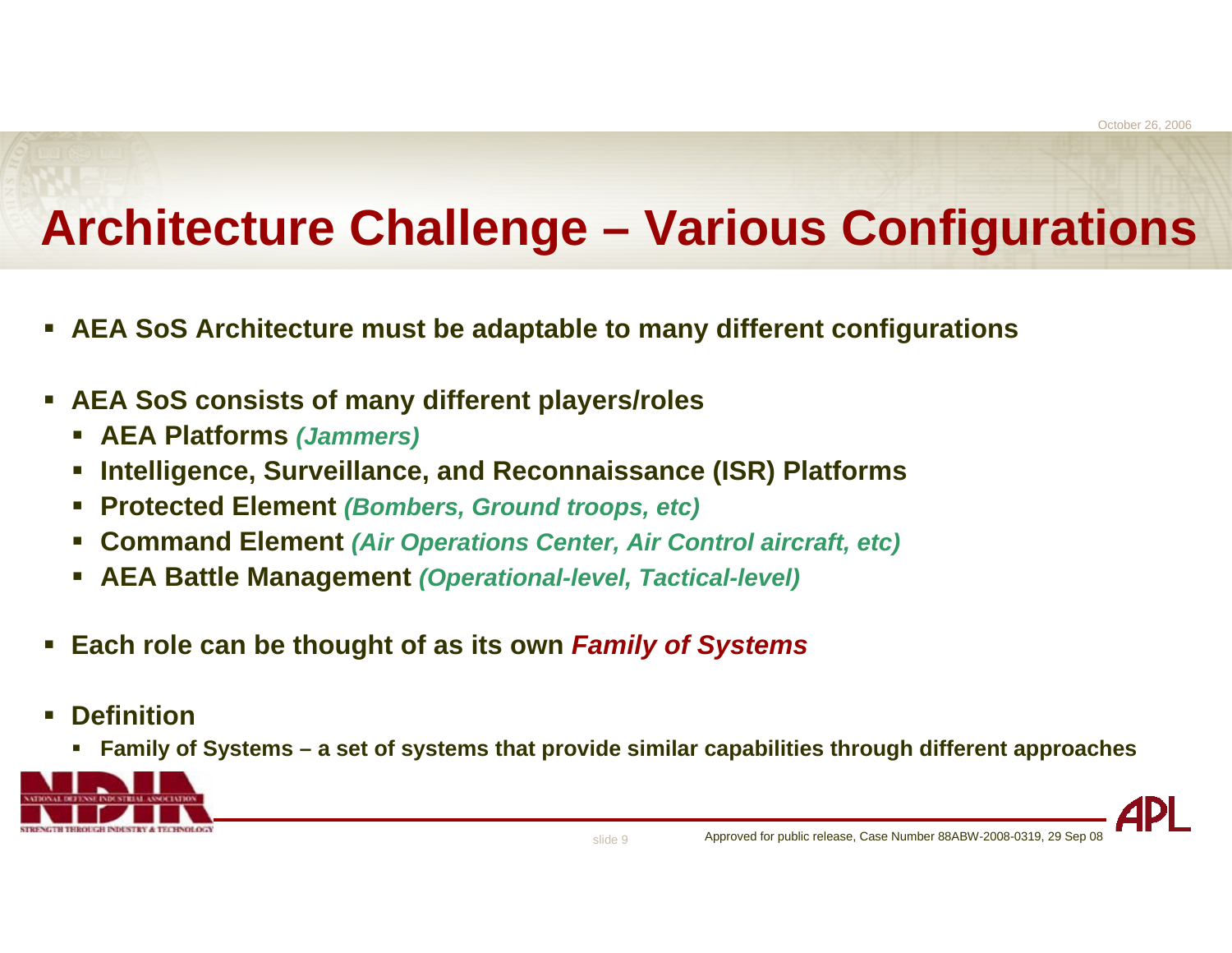## **Solution – Generic Activity Modeling**

- **Activity diagrams - used to model activities and exchanges within the AEA SoS**
	- *Abstract* **Operational Node classes – defined to account for variable configurations**
	- *Abstract* **High Level Activities – defined for each operational node**
	- *Abstract* **Information Element classes – defined to represent the information exchanges between operational node activities**
- $\mathcal{L}_{\mathcal{A}}$ **Result – an all-encompassing "one size fits all" operational model**
- $\mathcal{L}_{\mathcal{A}}$  **Definitions**
	- **Generic – very comprehensive, relating to or descriptive of an entire group or class**
	- **Abstract – thought of or stated without reference to a specific instance; generalized**



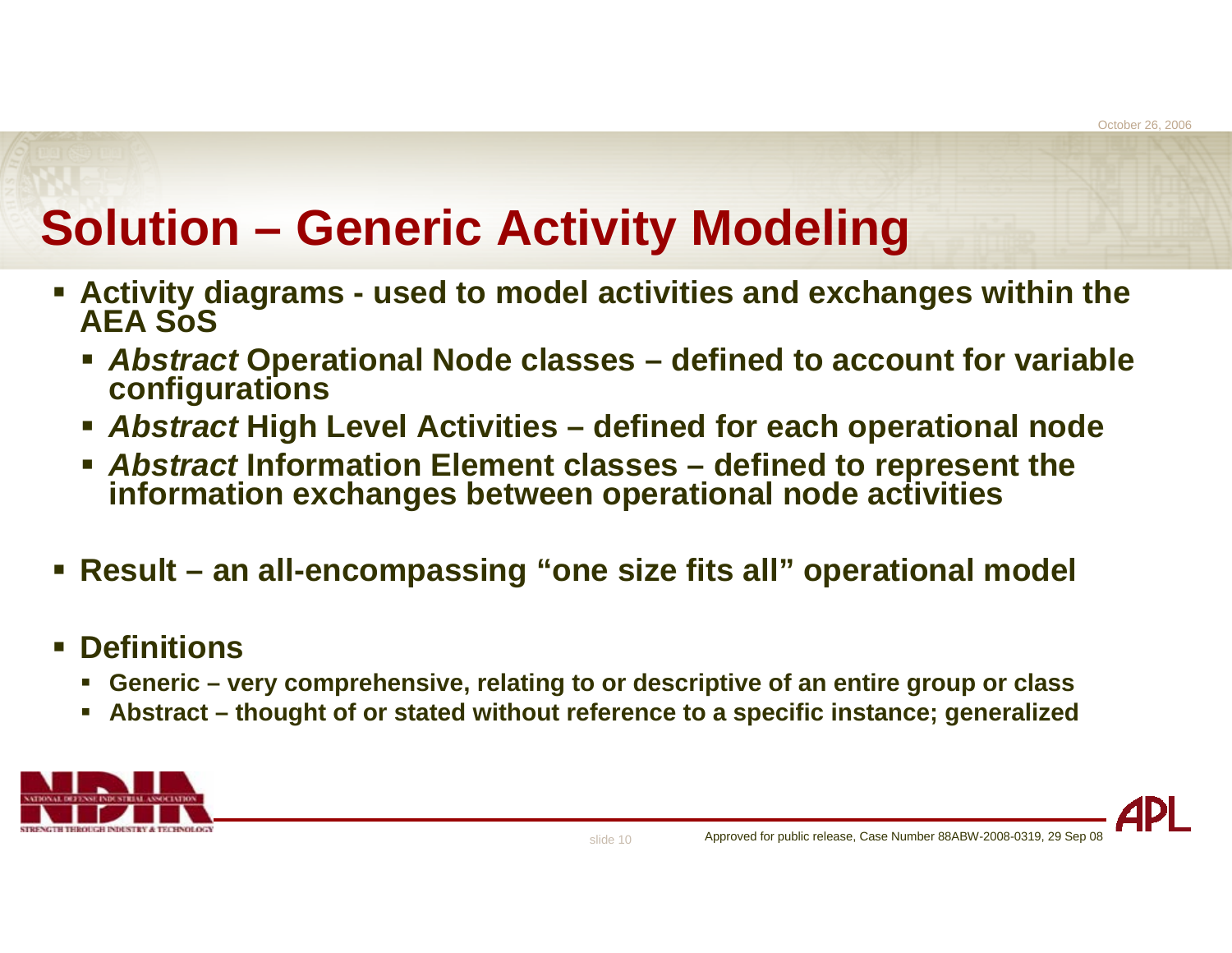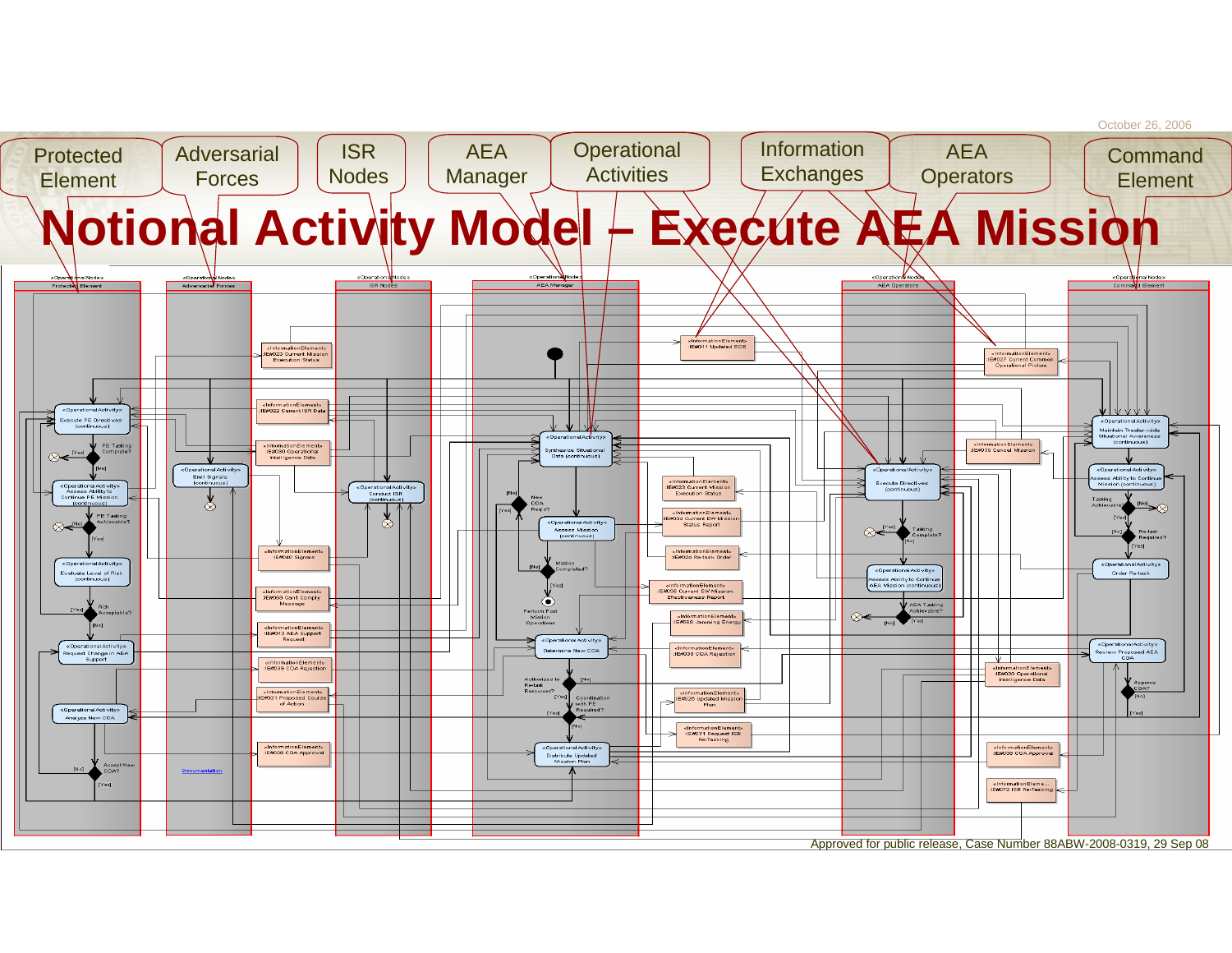#### **Architecture Challenge – Various Situations**

- **AEA SoS Architecture must be adaptable to the many different 'situations' that may occur during a mission**
	- **New Jamming Request from the Protected Element**
	- **AEA Platform Malfunction**
	- **Change in Mission Priorities**
	- $\mathcal{L}_{\mathcal{A}}$ **Command Element Cancels Mission**
	- **React to a Pop-up SAM**



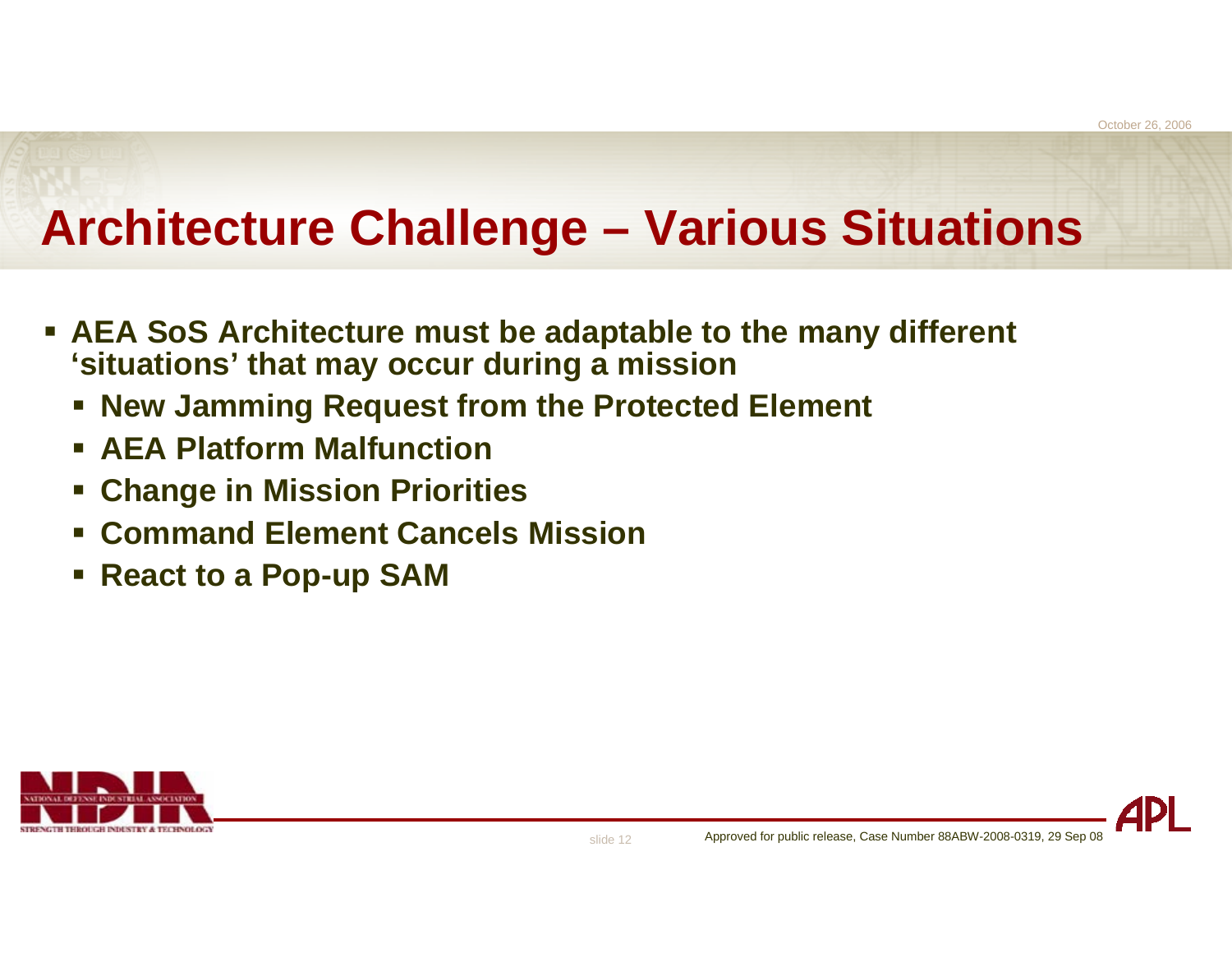#### **Solution – Notional Modeling of Specific Situations**

- **Activity diagrams – used to model specific 'situations'**
- **Derived from notional Execute AEA Mission Activity Diagram**
- **Each Situation represents a single thread through the architecture**



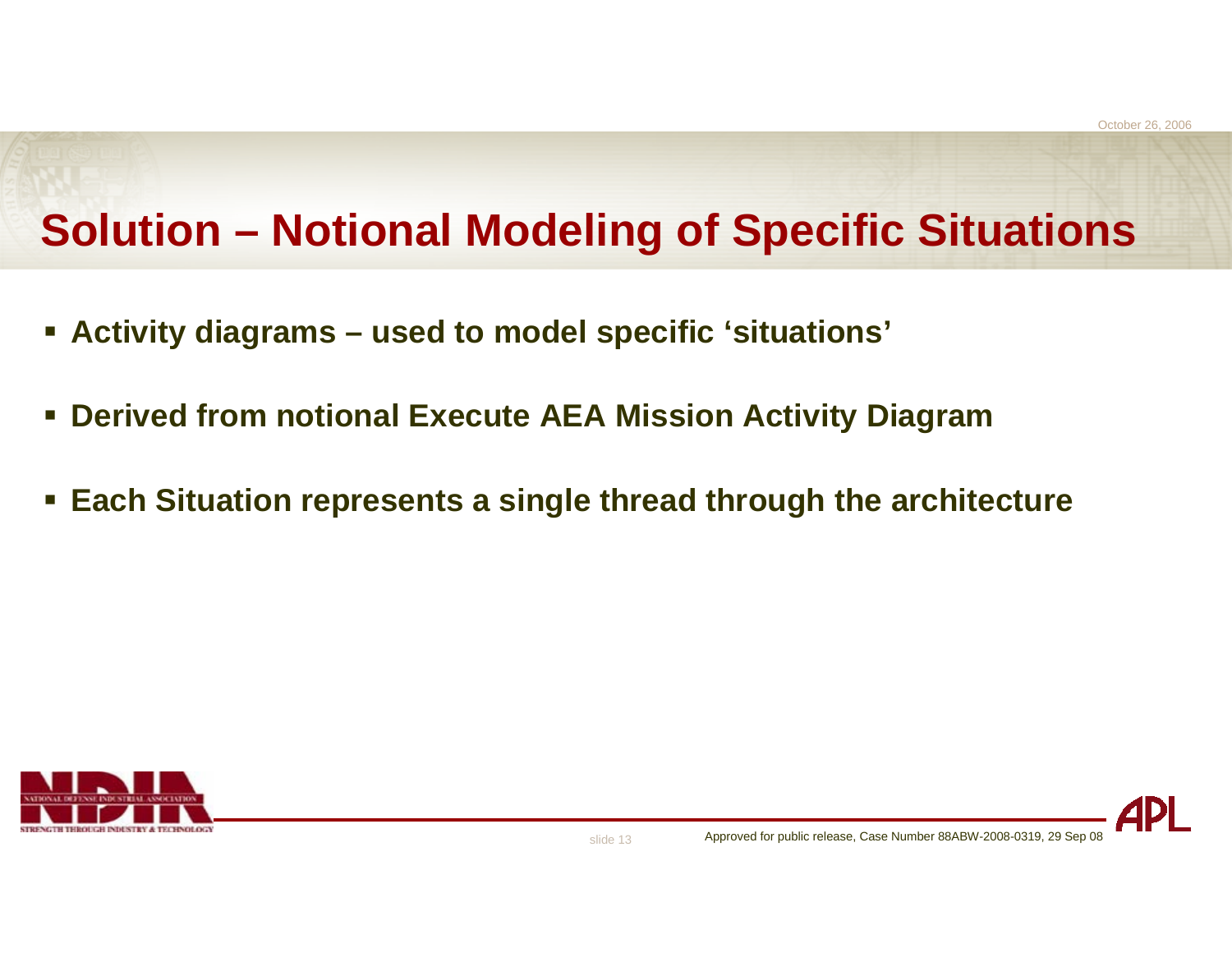#### **Solution – Notional Modeling of Specific Situations**

slide 14







Approved for public release, Case Number 88ABW-2008-0319, 29 Sep 08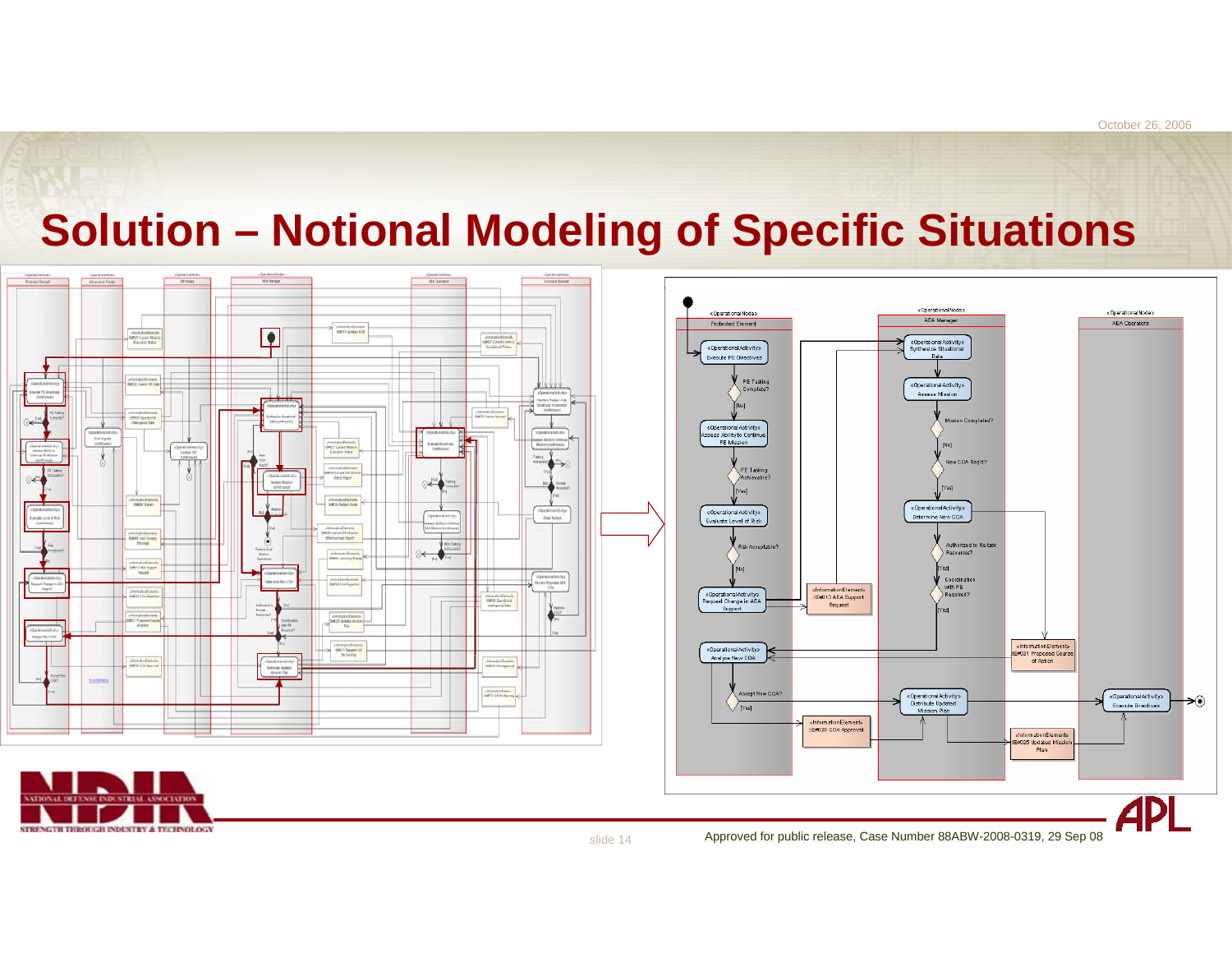#### **Architecture Challenge – Various Attributes**

- **The AEA SoS Architecture must be adaptable to take into account a number of various 'attributes' that can change from one mission to the next.**
- **Some examples out over 40 identified attributes:**
	- **AEA – PE Support Relationship**
	- **Communications Quality**
	- **Jammer Effectiveness**



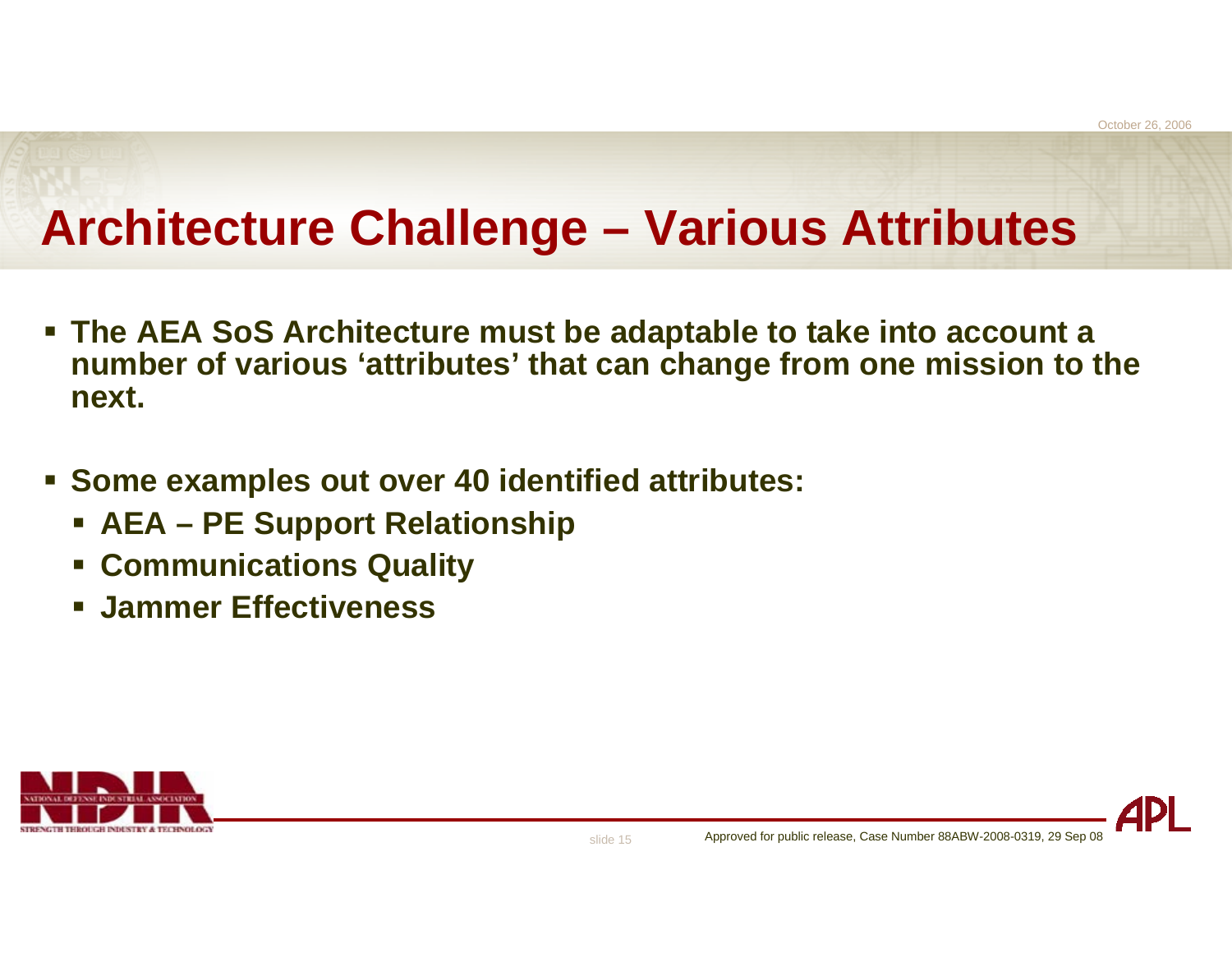### **Using the adaptable architecture**

#### **Method:**

- **1. For each swimlane, show settings for appropriate attributes**
- **2. Inside each swimlane, show standardized operations functions**
- **3. Build multiple configurations (attributes & functions)**
- **4. Model attribute and function interactions** *using the architecture foundation*
- **5. Simulate to compare performance from different configurations**

|                                              |                               | <b>AEA Operator</b>                                                        |  |  |  |
|----------------------------------------------|-------------------------------|----------------------------------------------------------------------------|--|--|--|
|                                              | <b>Cognitive attributes</b>   |                                                                            |  |  |  |
|                                              | <b>Information attributes</b> |                                                                            |  |  |  |
|                                              | <b>Physical attributes</b>    |                                                                            |  |  |  |
| Developed from SV<br><b>Functional Areas</b> |                               | <b>Maneuver</b><br><b>Sense</b><br>Communicate<br><b>Process</b><br>Engage |  |  |  |
|                                              |                               | Functions                                                                  |  |  |  |



Approved for public release, Case Number 88ABW-2008-0319, 29 Sep 08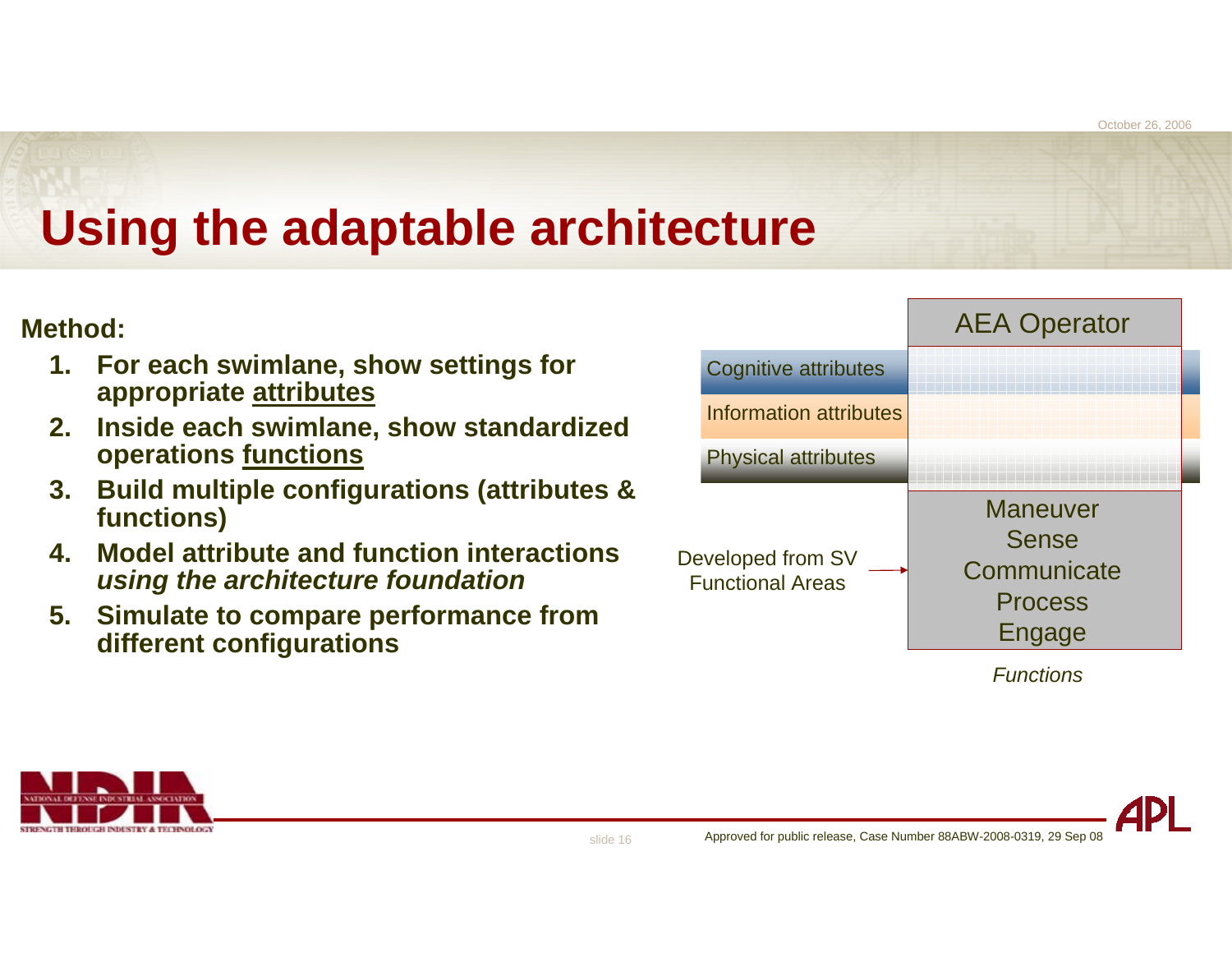

slide 17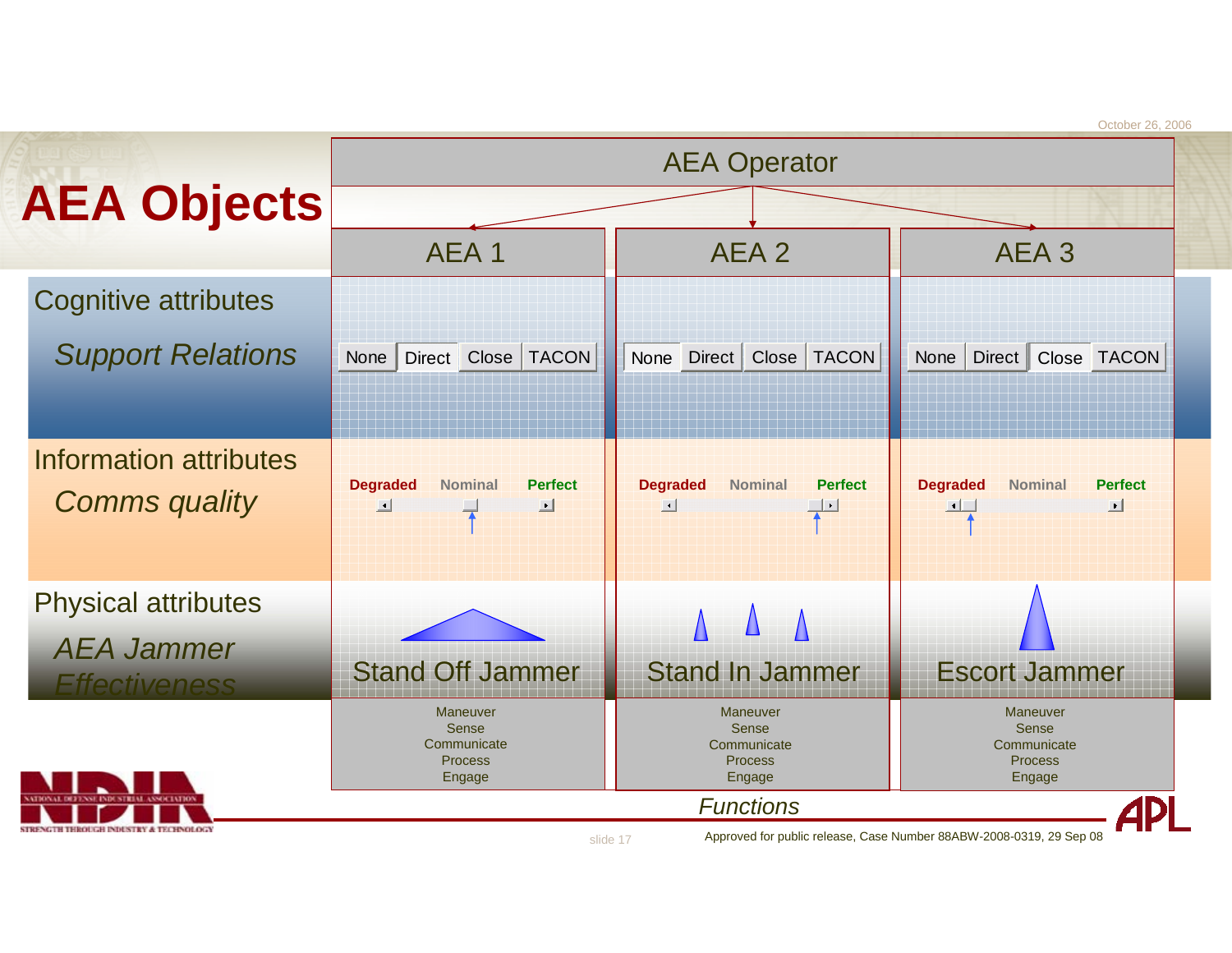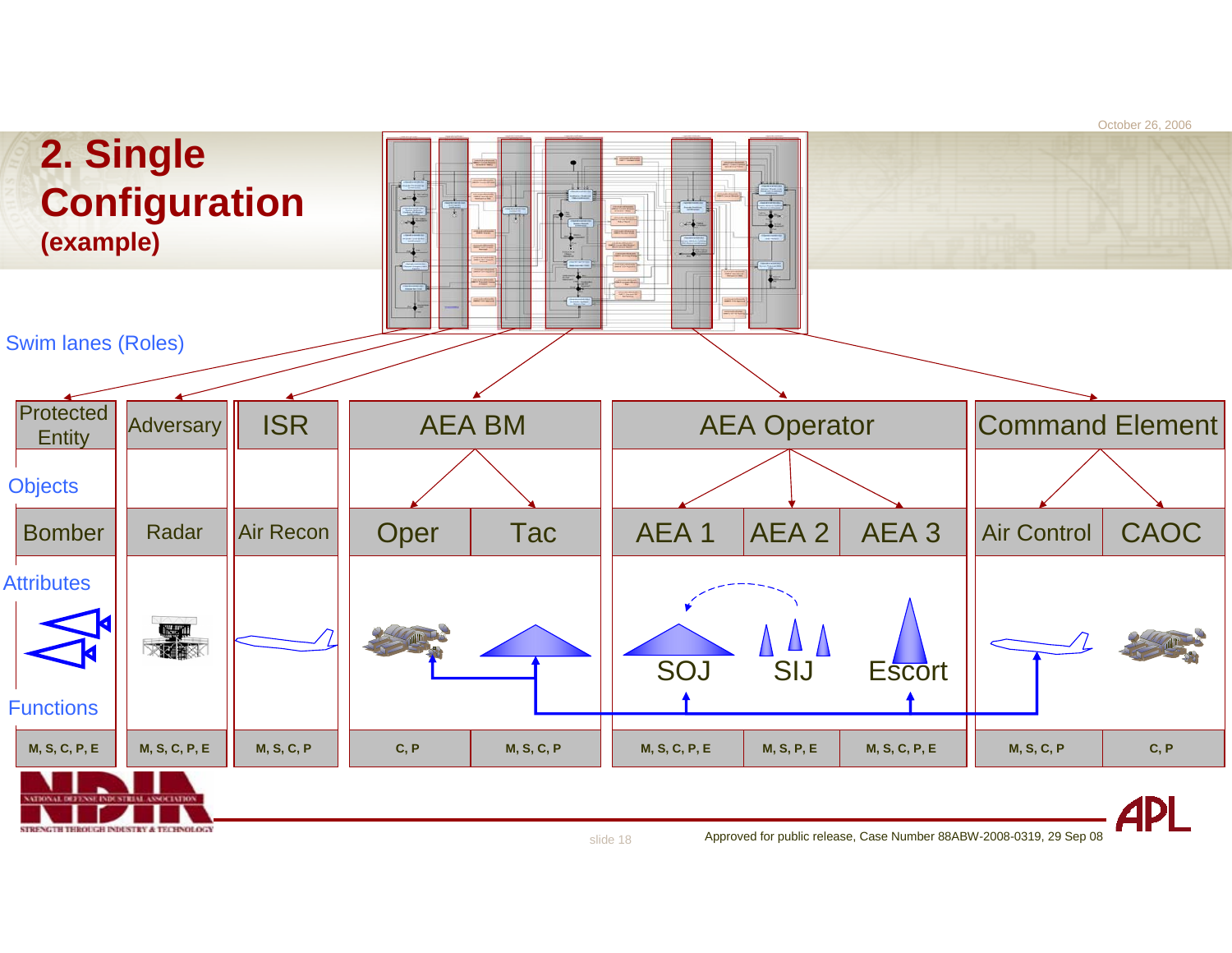October 26, 2006

## **3. Multiple configurations**



- L. **Each configuration accounts for all swim lanes & functions**
- $\overline{\phantom{a}}$  **Each configuration has different:**
	- $\mathcal{L}_{\mathcal{A}}$  **Attributes**
		- **Cognitive / authorities**
		- г **Information / communications**
		- г **Physical / platform types**
	- $\mathcal{L}_{\mathcal{A}}$  **Functions**
		- **Attribute impacts on performance**





Approved for public release, Case Number 88ABW-2008-0319, 29 Sep 08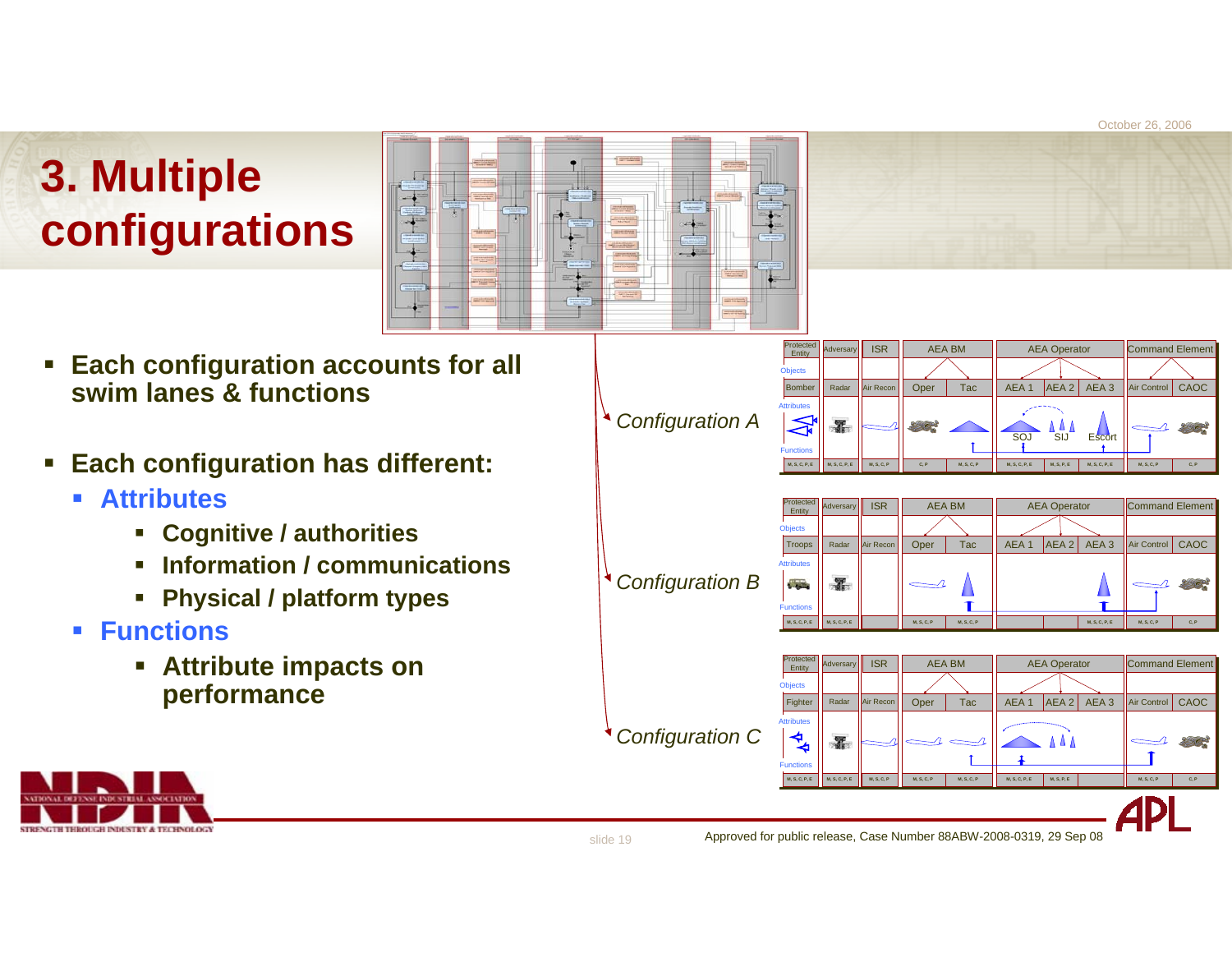#### **4. Attributes impact on functions**



Nominal values shown. Simulations calculations generated from Triangle distributions (Lowest, Nominal, Highest)



| <b>Cognitive</b><br><b>AEA-PE Support</b><br><b>Relationship</b> | Spatial<br>relationships             | Sensor<br>interpretation  | Message interpretation                                     |                                       | • None<br><b>- Direct</b><br>• Close<br><b>- TACON</b> | <b>Speed</b><br><b>Nominal</b><br>$+2%$<br>$+5%$<br>$+5%$ | Weapon control                                                                                   |
|------------------------------------------------------------------|--------------------------------------|---------------------------|------------------------------------------------------------|---------------------------------------|--------------------------------------------------------|-----------------------------------------------------------|--------------------------------------------------------------------------------------------------|
| <b>Informational</b><br><b>Comms Quality</b>                     | Velocity and<br>acceleration<br>data | Sensor<br>data/reports    | <b>- Degraded</b><br>• Nominal<br>■ Perfect                | <b>Speed</b><br>90 sec<br>43 sec<br>0 | Algorithms                                             |                                                           | Weapon data                                                                                      |
| <b>Physical</b><br><b>Effectiveness</b>                          | Platform<br>characteristics          | Sensor<br>characteristics | Radio/Data Link characteristics                            |                                       | Computer characteristics                               |                                                           | <b>Effectiveness</b><br><b>Effectiveness</b><br><b>Error</b><br><b>Jammer</b><br><b>Location</b> |
|                                                                  | <b>Maneuver</b>                      | <b>Sense</b>              | <b>Communicate</b>                                         |                                       | <b>Process</b>                                         |                                                           | <b>Engage</b>                                                                                    |
| DEFENSE PADE STREAL ASSOCIATION<br>.                             |                                      |                           | <b>Functions from the architecture's System Views (SV)</b> |                                       |                                                        | NOTIONAL Data AN                                          |                                                                                                  |

STRENGTH THROUGH INDUSTRY & TECHNOLOGY

**NATIONA** 

**APL** Approved for public release, Case Number 88ABW-2008-0319, 29 Sep 08

slide 20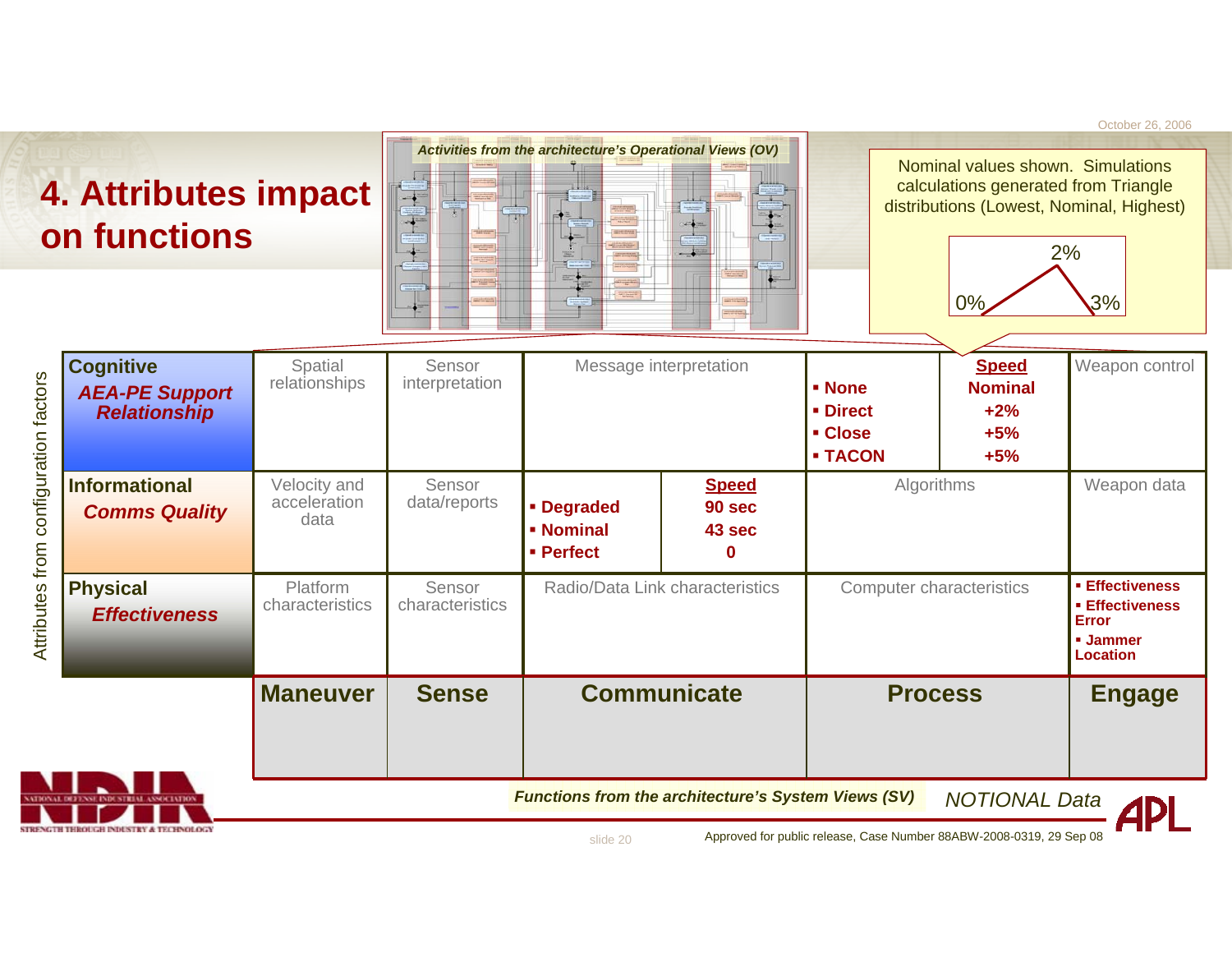#### **Simulation Courses of Action (COA)**

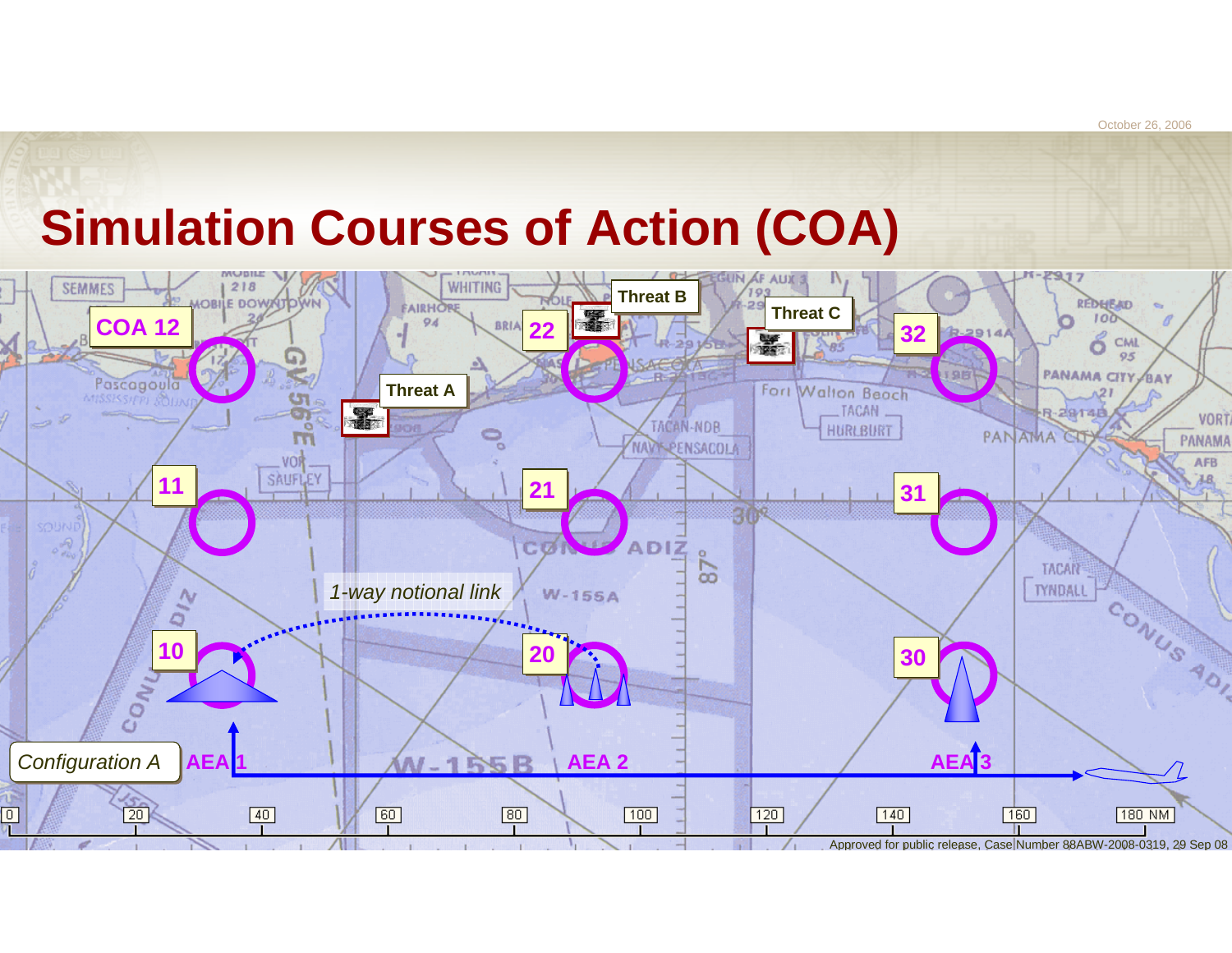#### **5. Simulate to compare performance from different configurations**

- **Course Of Action (COA) Scorer model**
	- **Jammer location**
	- **Expected Jammer Effectiveness**
	- **Time to implement**

# **Manager's Decision Window**

*Do longer decision windows make a difference in AEA combat?*

*For these configurations, faster decisions increased jammer effectiveness by 45% and 53%*



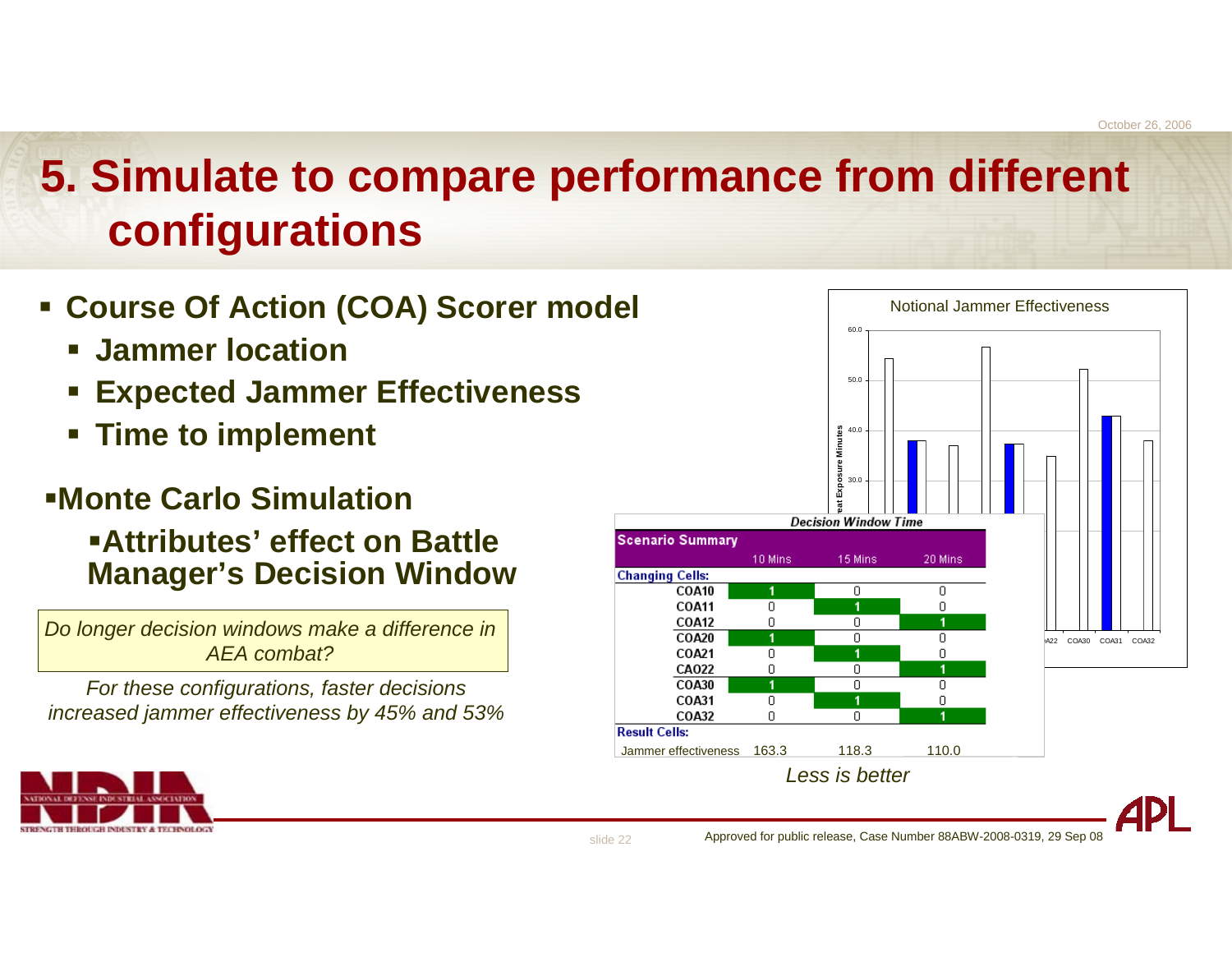#### **5. Simulate to compare performance from different configurations**



*Sample data plots using JMP ANOVA*

*NOTIONAL Data*

slide 23

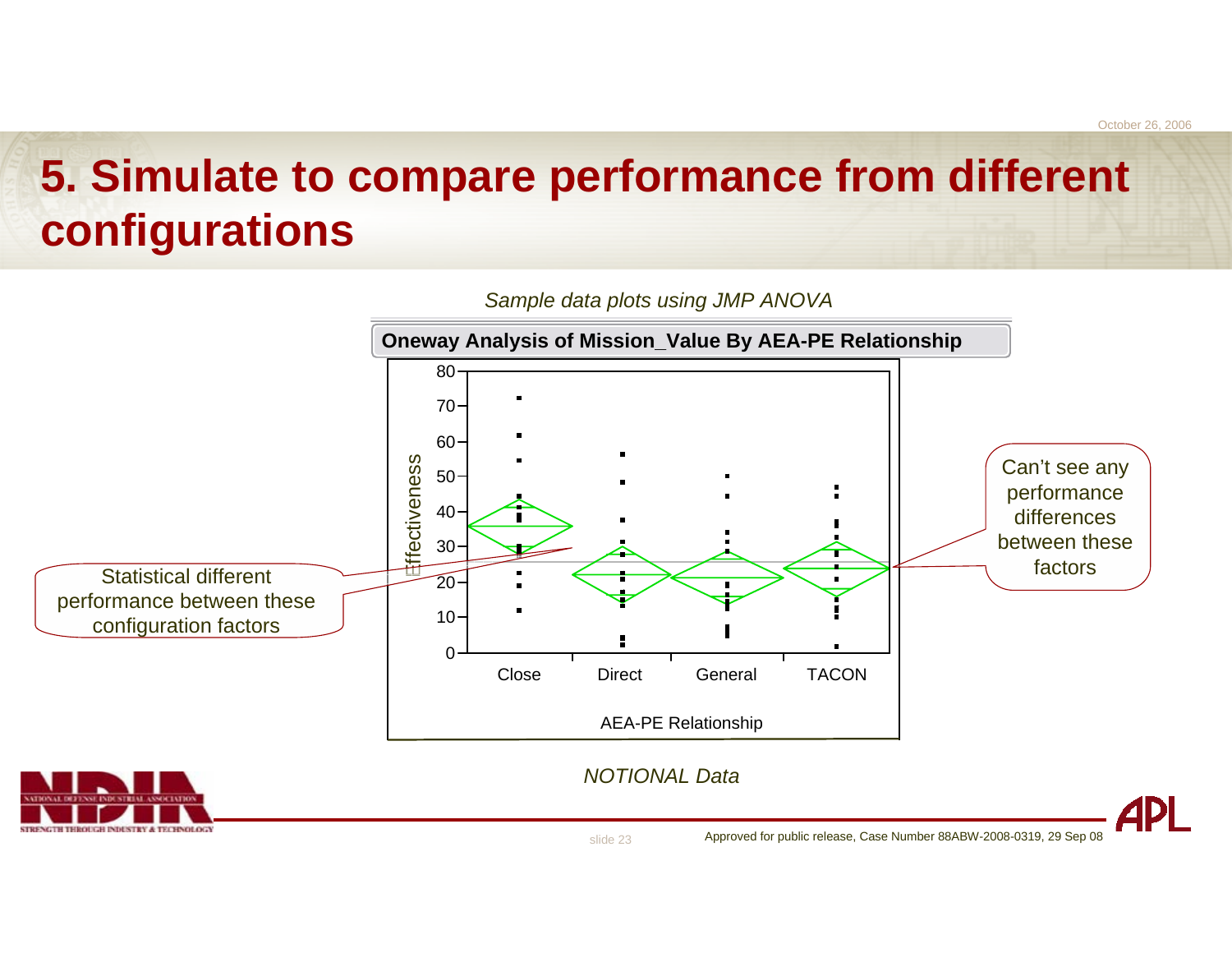#### **Adaptable Architecture Summary**

- **Adaptable Architecture provides a neutral arena to compare performance from multiple alternatives**
- **AA employs a capability-based approach vs platform-based approach to SoS solutions**
- **AA enables a comprehensive analysis across different force configurations and dynamic situations**